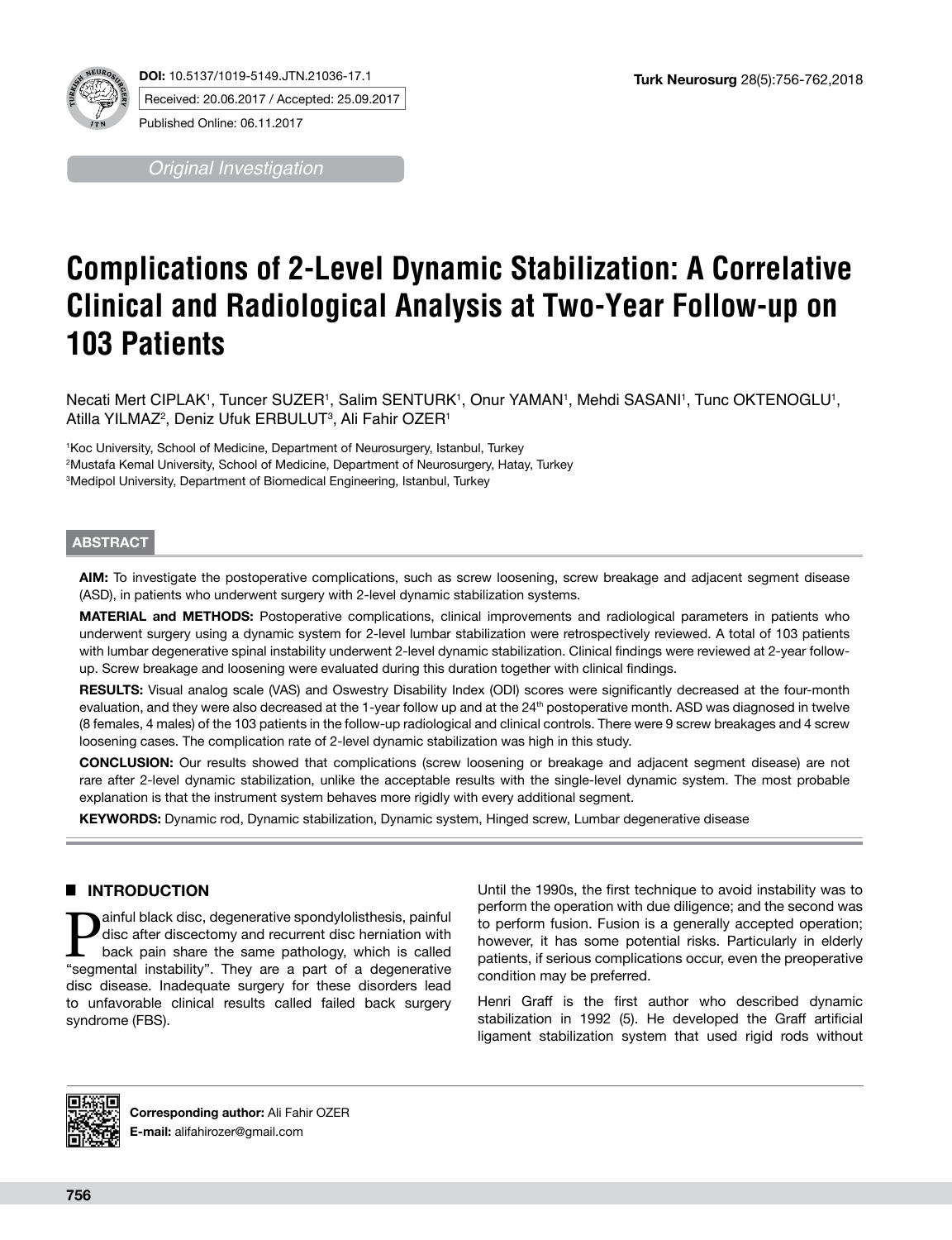fusion for transpedicular stabilization. This system was the first milestone in non-fusion stabilization. However, this system was mechanically weak in hyperflexion and caused foraminal narrowing in compression. Dynesys was developed because of the weak points of Graff's system. The second milestone in non-fusion stabilization was the dynamic screw that was first introduced by Archibald von Strempel (16).

The market currently accommodates two different systems that serve this purpose: dynamic rods and dynamic screws. These two systems (dynamic rods and dynamic screws) can be used together in some patients. Oktenoglu et al. showed that the dynamic screws and dynamic rods stabilize the unstable spine in cadavers and finite element study (11).

On the other hand, dynamic screws with rigid rods are recommended in 2-level stabilization, because rigid rods decrease motion when the number of segments increases.

This study reports the underestimated instrumentation complications and results of patient satisfaction in 103 patients who underwent 2-level lumbar stabilization with the dynamic screw-rigid rod systems.

## █ **MATERIAL and METHODS**

#### **Patient Characteristics**

We performed 2-level stabilization surgery with hinged screws (6 dynamic screws and 2 rigid rods) in 103 patients (46 men and 57 women) with lumbar segmental instability. The mean patient age was 46.2 years (range, 17-80 years). In order to avoid the complications of fusion surgery, dynamic stabilization has been developed.

The spinal levels of surgery were L4-S1 in 71 patients, L3-L5 in 28 patients, L2-4 in 3 patients and L1-3 in 1 patient (Table I). In 75 of the 103 patients, dynamic stabilization was the initial surgery, because their main diagnosis was segmental instability. On the other hand, 28 patients had undergone a second surgery. Segmental instability had developed after a microlumbar discectomy procedure in this group. In addition to spinal instrumentation, decompression was performed on 72 of the 103 patients in the same session.

#### **Clinical and Radiological Evaluations**

The visual analog scale (VAS) and Oswestry Disability Index (ODI) pain scores were used to evaluate pain and the quality of life preoperatively and during the follow-up period at 4, 12 and 24 postoperative months. The pain scores from all patients were compared at each time interval to assess their individual clinical situations.

Radiological investigations, including plain films, functional lateral X-rays, computed tomography (CT) and magnetic resonance imaging (MRI) were performed for all patients before surgery. During the follow-up period, radiographs were obtained and investigated during control instrumented examinations for all 103 patients; however, CT or MRI scans were performed on patients who had postoperative complaints such as implant failures (screw loosening or screw breakage). These implant failures have been also recorded.

Radiological evaluations were performed with assessments of the segmental lordosis angle (SLA) and lumbar lordosis angle (LLA). Moreover, the intervertebral space ratio (IVS) was measured in the upper (IVS 1) and lower (IVS 2) levels and all data obtained were recorded (Figure 1).

Adjacent Segment Disease (ASD) was diagnosed with both clinical and radiological findings. Criteria were clinical pain, which was evaluated by the pain score and radiologically by ASD and deterioration of the adjacent disc in different grades. Our results are shown in Table II.

Preoperatively bone mineral density (BMD) was measured by Dexa Scan, and the results are given in Table I.

#### **Operative Technique**

Standard transpedicular instrumentation was performed on the patients. We applied dynamic screw with a rigid rod system (Cosmic [Ulrich GmbH, Ulm, Germany] and Safinaz [Medikon, Ankara, Turkey]) to stabilize the unstable segments (Figures 2, 3).



**Figure 1:** Lumbar segmental lordosis, lumbar lordosis and intervertebral disc space were used as radiological measurements.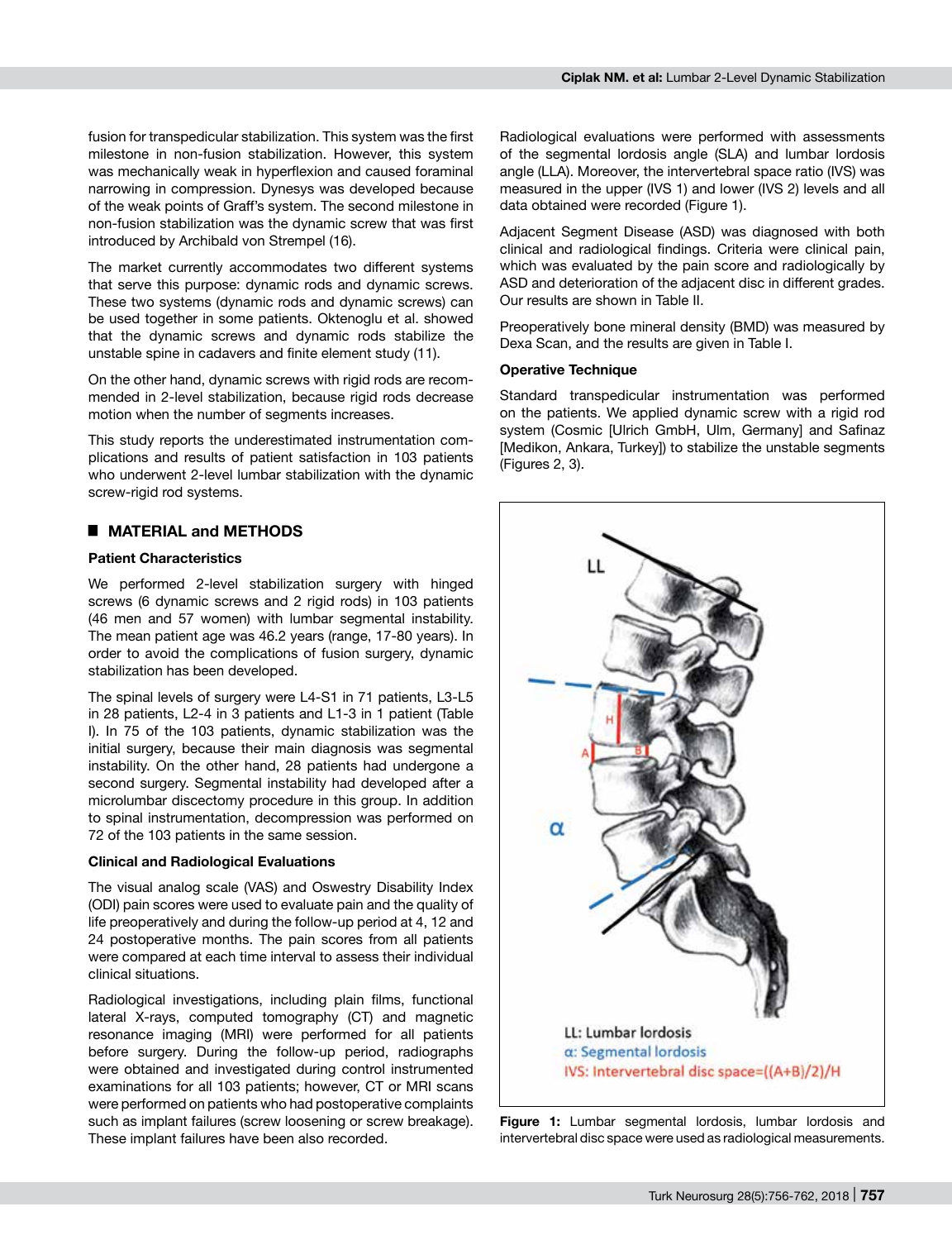| No. of patients         | 103                                                                                  |  |  |
|-------------------------|--------------------------------------------------------------------------------------|--|--|
| Sex                     |                                                                                      |  |  |
| Male (n, %)             | 46 (44.6%)                                                                           |  |  |
| Female (n, %)           | 57 (55.4%)                                                                           |  |  |
| Mean age (years)        | 46.2 (17-80)                                                                         |  |  |
| Mean follow-up (months) | 32.7                                                                                 |  |  |
| Smoker (n, %)           | 58 patients (56.3%)                                                                  |  |  |
| Weight (kg)             | 71.67 kg (49-94)                                                                     |  |  |
|                         | Mean BMI 23.3                                                                        |  |  |
| <b>BMD</b>              | 64 patients: <50 years-old; 2 patients with osteopenia                               |  |  |
|                         | 22 patients: 50-60 years-old; 7 patients with osteoporosis and 8 patients osteopenia |  |  |
|                         | 8 patients: 60-70 years-old; 8 patients with osteoporosis                            |  |  |
|                         | 9 patients: 70-80 years-old; 9 patients with osteoporosis                            |  |  |
| Level of Surgery        |                                                                                      |  |  |
| $L1-L3$                 | 1 patient                                                                            |  |  |
| $L2-L4$                 | 3 patients                                                                           |  |  |
| $L3-L5$                 | 28 patients                                                                          |  |  |
| $L4-S1$                 | 71 patients                                                                          |  |  |

*BMI: Body mass index, BMD: Bone mineral density.*

**Table II:** List of Complications After 2-Level Dynamic Stabilization

| Screw breakage                        | 9 patients (8.7%)   | 3 revisions |  |
|---------------------------------------|---------------------|-------------|--|
| <b>Screw loosening</b>                | 4 patients (3.9%)   | 2 revisions |  |
| <b>Adjacent segment disease</b>       | 12 patients (11.7%) | 8 revisions |  |
| Screw breakage and loosening together | patient (0.9%)      | revision    |  |



**Figure 2:** A 40-year-old female patient with 2-level degenerative disc disease (red arrows) was treated with the cosmic system. The screws have hinges between the head and body of the screw (blue arrow).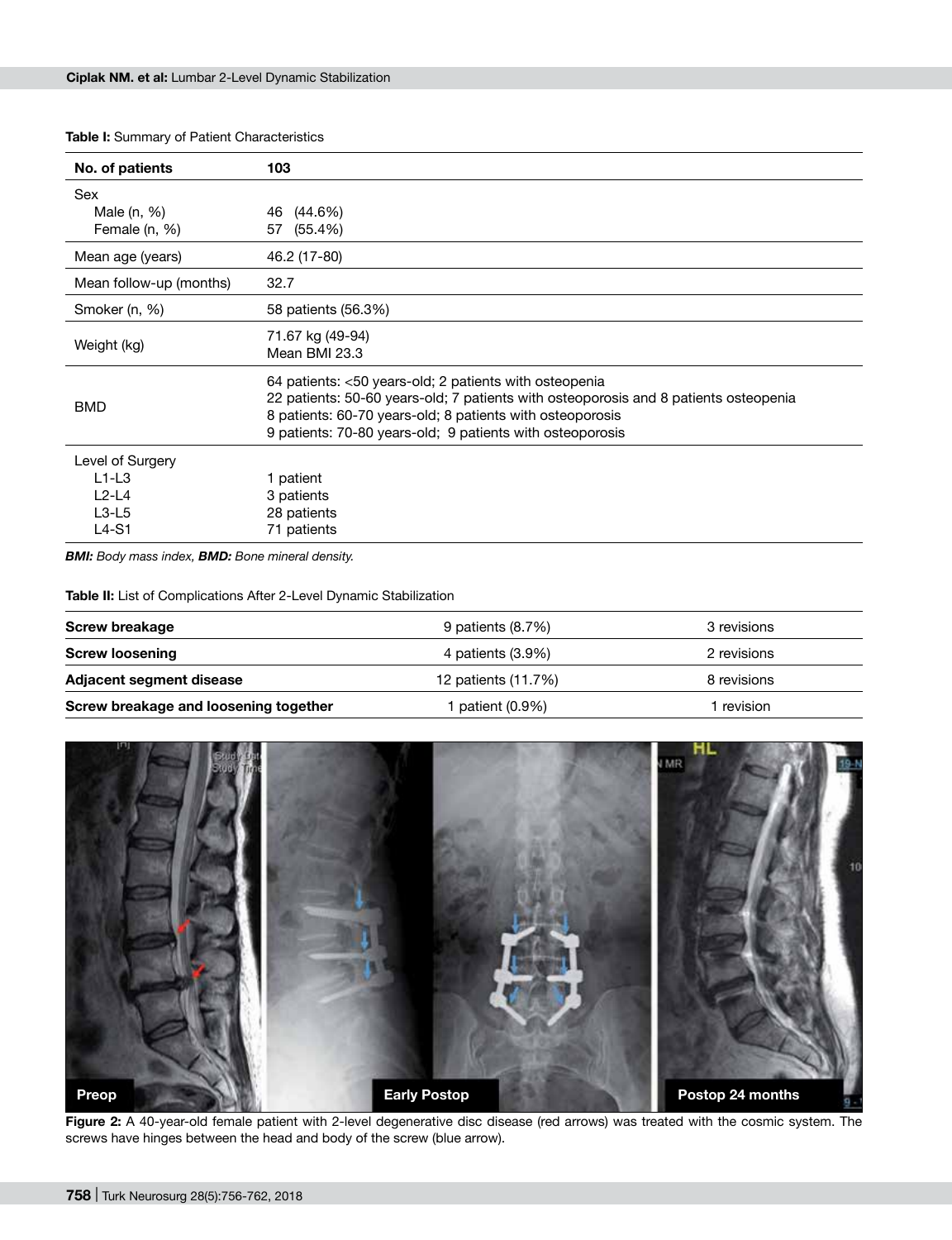# █ **RESULTS**

All patients were evaluated at the  $4<sup>th</sup>$ , 12<sup>th</sup> and 24<sup>th</sup> postoperative months (mean follow-up, 32.7 months). Clinical and radiological assessments were recorded.

## **Complications**

Misplacement of the screws, pseudomeningocele, hematoma, infection, neurological worsening or impaired wound healing was not detected in any of the patients; therefore, no early intervention was indicated. The main complications are summarized in Table II.

ASD was diagnosed in twelve (8 females, 4 males) of the 103 patients in the follow-up radiological and clinical controls, and 8 of these 12 patients underwent further operations because of severe pain (Figure 4).

Screw breakage occurred in 9 patients (2 females, 7 males, all younger than 50 years of age), and screw revision was performed on 3 patients (Figure 5). Screw breakage mostly occurred within 2 years after the instrumentation. All broken screws were in the caudal spine.

Screw loosening occurred in 4 patients (2 females, 2 males), and screws were revised in 2 of these 4 patients (Figure 6).

Most of the loosening events occurred in the first 3 months after the surgery and were located in the caudal spine, like the patients with screw breakage. However, these patients were older than 50 years of age, and osteoporosis was prominent. In one female patient, both screw fracture and screw loosening occurred, and the system was revised.

### **Clinical Assessment**

The mean preoperative VAS and ODI scores were 7.2 and 65.9, respectively (Figure 7). During the 4-month postoperative evaluation, the VAS and ODI scores decreased significantly to 3.9 and 31.6, respectively. The decline in the VAS and ODI scores continued at the 1<sup>st</sup> year follow-up (2.8 and 24.1, respectively). This decrease in the follow-up scores was also observed at the 24<sup>th</sup> postoperative month (2.7 and 23.1, respectively)**.**

### **Radiological Assessment**

The radiological assessment results are summarized in Table III. The mean preoperative LLA and SLA were 43.1° and 25.7°, respectively. These angles were not found to be statistically significant for the postoperative follow-up assessments at 4 months (42.9°/25.7°), 12 months (43.3°/25.7°) and 24 months (43.1°/25.9°).

**Table III:** Results of Lumbar and Segmental Lordotic Angles and Intervertebral Space Ratios

|                  | Preop | Postop 4 months | Postop 12 months | Postop 24 months |
|------------------|-------|-----------------|------------------|------------------|
| LLA              | 43.1  | 42.9            | 43.3             | 43.1             |
| <b>SLA</b>       | 25.7  | 25.7            | 25.7             | 25.9             |
| <b>IVS1</b>      | 0.28  | 0.29            | 0.28             | 0.28             |
| IVS <sub>2</sub> | 0.26  | 0.27            | 0.26             | 0.27             |

*LLA: Lumbar lordosis angle, SLA: Segmental lordosis angle, IVS: Intervertebral space ratio, Preop: Preoperative, Postop: Postoperative.*



**Figure 3:** A 55-year-old male patient had 2-level degenerative disc disease (red arrow) that was treated with the Safinaz system (the blue arrow shows dynamic head).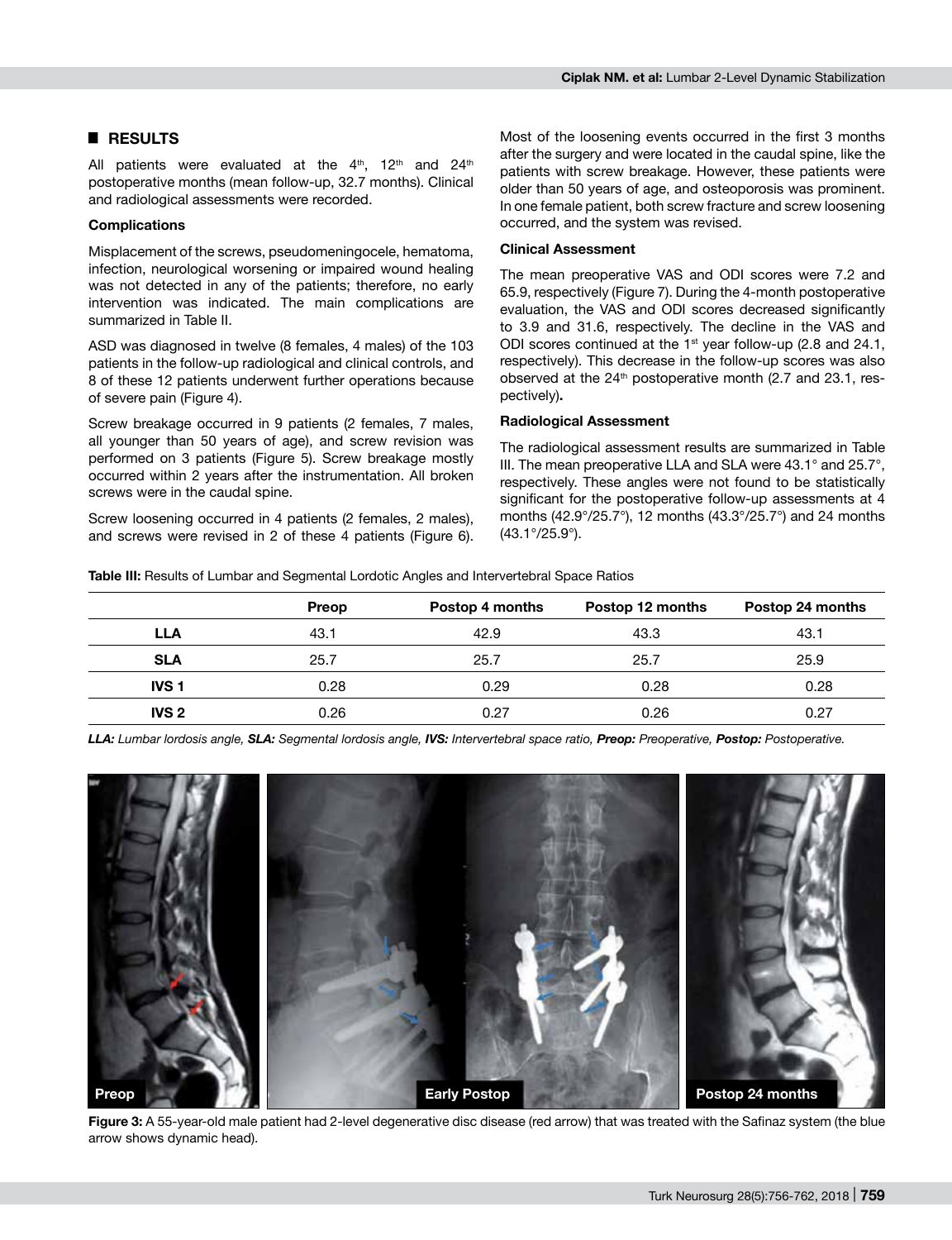At 4 months (0.29/0.27), 12 months (0.28/0.26) and 24 months (0.28/0.27), the mean postoperative IVS1 and IVS2 ratios were not significantly different from the preoperative ratios (0.28/0.26).

# █ **DISCUSSION**

Pain is a major symptom in patients with lumbar instability (18). Neurological findings, such as weakness, may be observed, but they are rare symptoms in these patients. Therefore, fusion has always been considered as a surgical method to stabilize the spine but reports about fusion-related complications are increasing with time (6-8,10,20). Dynamic stabilization was used for patients who had segmental instability, without the

necessity for spinal fusion with great hope to prevent fusionrelated complications (15,21,22). In one-level surgery, the complication rate is quite low regardless of which dynamic system is used. We noticed that dynamic stabilization in more than one level has some problems too and the complication rate is almost similar with rigid systems.

Pihlajamaki et al. have reported hardware failure (screw loosening or breakage) in 39 of 102 patients with lumbosacral fusion (13). A recent study that investigated the rate of screw failure using F-fluoride PET/CT has reported proven screw loosening in 20 of 59 patients who had pain after fusion surgery (17). It is generally believed that the incidence of screw failure varies from 2.6% to 36% (9). One paper has reported that the



**Figure 4:** A 57-year-old male patient with spinal canal stenosis was treated with the 2-level dynamic system. Adjacent segment disease developed two years after the operation.



**Figure 5:** Dynamic screw breakage is observed at the 2-year postoperative follow-up.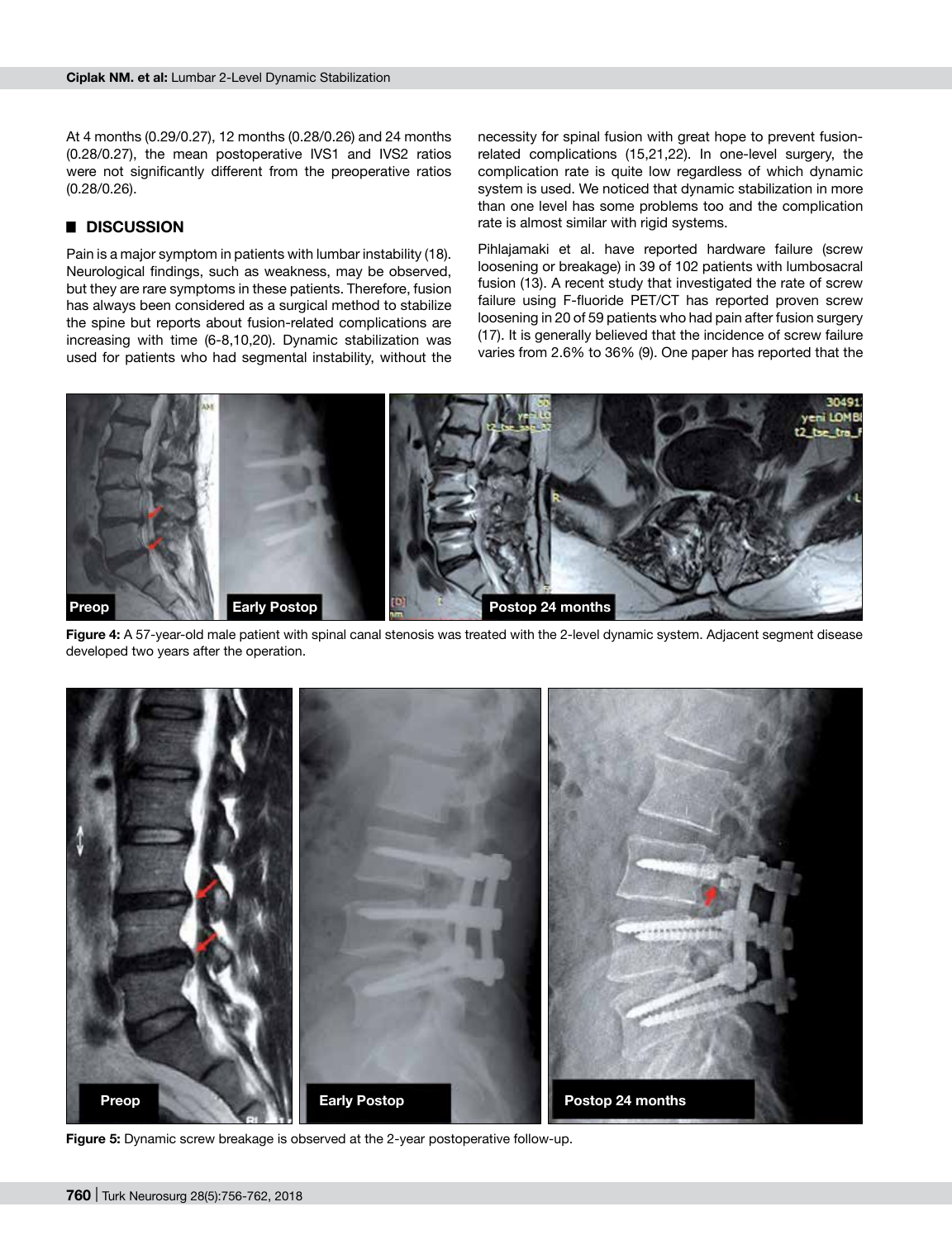incidence of ASD ranged from 5.2 to 100% from a radiological standpoint; however, the incidence of symptomatic patients ranged from 5.2 to 18.5% after fusion surgery (12). In the patient series of Wu et al., which included 126 patients and 658 screws, the authors have reported screw loosening in 25 patients (19.8%) and screw breakage in 3 patients (23).

In a series of 83 patients with degenerative conditions that were treated with a dynamic system, Stoll et al. have reported the necessity of additional operations, including implant removal, conversion into fusion surgery, screw problems and ASD (19). Schaeren et al. have reported similar problems in 26 patients after a minimum four-year follow-up. The authors concluded that degeneration at an adjacent segment was still a problem after dynamic stabilization (14).

It is known that the posterior column would become more rigid when the dynamic screw system is used in multi-level mobile segments; thus, anterior and posterior columns would be even more incompatible, and the system would become a rigid system after fusion surgery. Therefore, the resulting complications would also be similar to those found with the rigid fusion systems. Indeed, our patients who were instrumented with a two-level dynamic system (6 dynamic screws-2 rigid rods) had higher rates of screw fractures, screw loosening, pull-out and ASD compared to patients treated with the single-level system (4 dynamic screws, 2 rigid rods), and their rates were comparable to those of the fusion patients.

After the posterior column rigidity in the multilevel dynamic screw system, we also observed that screw loosening is more common in osteoporotic female patients, screw breakage is more common in younger patients, and these rates are similar to those of patients who underwent fusion with rigid stabilization systems. Although the results are not as striking as they are in the fusion patients, the figures are still significant for the dynamic system, which is challenging with fusion (4). These results are not encouraging enough to recommend dynamic instrumentation systems instead of fusion systems for 2-level or more levels lumbar stabilization.

We believe that the most significant recent development is the combined use of the dynamic rod and the dynamic screw to stabilize the spine without fusion, which also allows movement in the spine and prevents some possible fusionrelated complications. Cadaver and finite element research,



**Figure 6:** Dynamic screw loosening is observed at the 2-year postoperative follow-up.



**Figure 7:** The results of VAS (right) and ODI (left) scores of the patients.